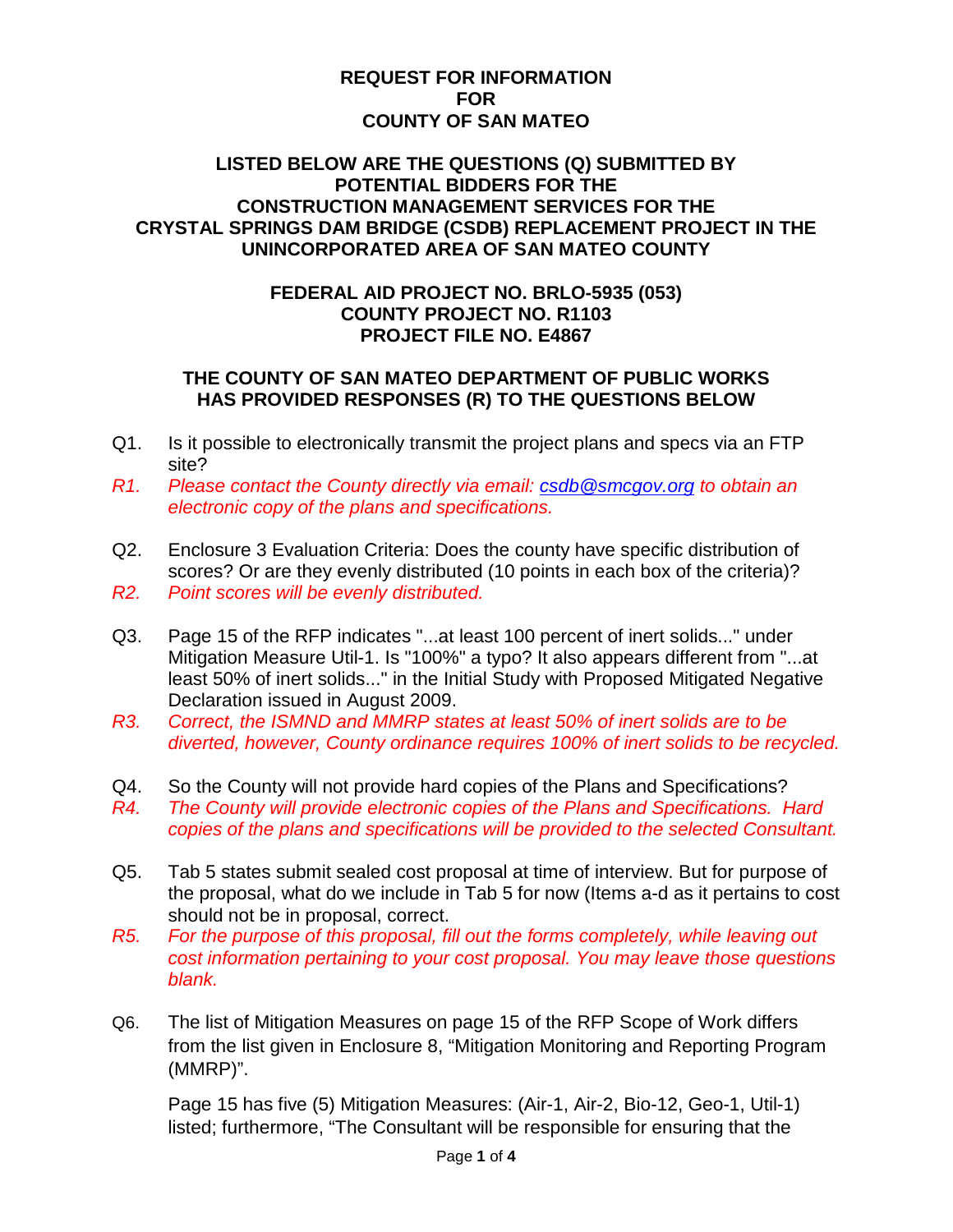Contractor is in compliance with the MMRP document." These five are identified as "the various mitigation measures that were deemed to be of significant importance and will need to be adhered to during the course of construction."

Turning to Enclosure 8, "Mitigation Monitoring and Reporting Program (MMRP)" a total of twenty (20) Mitigation Measures are listed. Responsibility for monitoring and reporting on each of these ten is assigned to either the ERO, QBM, or the DPW. Five of the ten Mitigation Measures are the same as those identified on Page 15 of the RFP. (Table lists MM in the order found in Enclosure 8)

| Mitigation     | Implementation                 | Monitoring and                  | Monitoring and Reporting          |
|----------------|--------------------------------|---------------------------------|-----------------------------------|
| Measure Number | Responsibility                 | <b>Reporting Responsibility</b> | <b>Responsibility Enclosure 8</b> |
|                |                                | Page 15                         |                                   |
| <b>BIO-9</b>   | San Mateo County               | Not Included on Page 15         | QBM                               |
| <b>BIO-10</b>  | San Mateo County               | Not Included on Page 15         | QBM                               |
| <b>BIO-11</b>  | San Mateo County               | Not Included on Page 15         | QBM                               |
| <b>BIO-12</b>  | San Mateo County               | <b>Consultant</b>               | <b>DPW</b>                        |
| $CR-1$         | San Mateo County               | Not Included on Page 15         | <b>ERO</b>                        |
| GEO-1          | San Mateo County               | <b>Consultant</b>               | ERO                               |
| <b>PS-1</b>    | San Mateo County               | Not Included on Page 15         | <b>ERO</b>                        |
| <b>TRANS-1</b> | San Mateo County               | Not Included on Page 15         | <b>ERO</b>                        |
| TRANS-2        | San Mateo County               | Not Included on Page 15         | <b>DPW</b>                        |
| UTIL-1         | San Mateo County               | <b>Consultant</b>               | ERO                               |
| AIR-1          | <b>Construction Contractor</b> | <b>Consultant</b>               | ERO                               |
| AIR-2          | <b>Construction Contractor</b> | <b>Consultant</b>               | <b>ERO</b>                        |
| <b>BIO-1</b>   | San Mateo County               | Not Included on Page 15         | QBM                               |
| <b>BIO-2</b>   | San Mateo County               | Not Included on Page 15         | QBM                               |
| BIO-3          | San Mateo County               | Not Included on Page 15         | QBM                               |
| <b>BIO-4</b>   | San Mateo County               | Not Included on Page 15         | QBM                               |
| <b>BIO-5</b>   | San Mateo County               | Not Included on Page 15         | QBM                               |
| BIO-6          | San Mateo County               | Not Included on Page 15         | QBM                               |
| <b>BIO-7</b>   | San Mateo County               | Not Included on Page 15         | QBM                               |
| BIO-8          | San Mateo County               | Not Included on Page 15         | QBM                               |

- 1.1Is the Consultant's scope limited to Page 5?
- 1.2If the Consultant's responsibility extends beyond the 5 items on Page 5, please define it.
- 1.3Does the Consultant provide the ERO?
- 1.4Does the Consultant provide the QSM?
- 1.5Does the Consultant provide the "Monitor" referred to in the footnotes of Enclosure 8?
- 1.6Which items, if any, is the "Monitor" responsible for?
- *R6.* Is the Consultant's scope limited to Page 5?

*The Consultant's scope is limited to those listed on the RFP, page 15. There is a separate RFP for Construction Mitigation Services that will address the remainder of the mitigation measures not indicated under this RFP.*

If the Consultant's responsibility extends beyond the 5 items on Page 5, please define it.

*The Consultant's responsibility is to the mitigation measures indicated in the RFP.*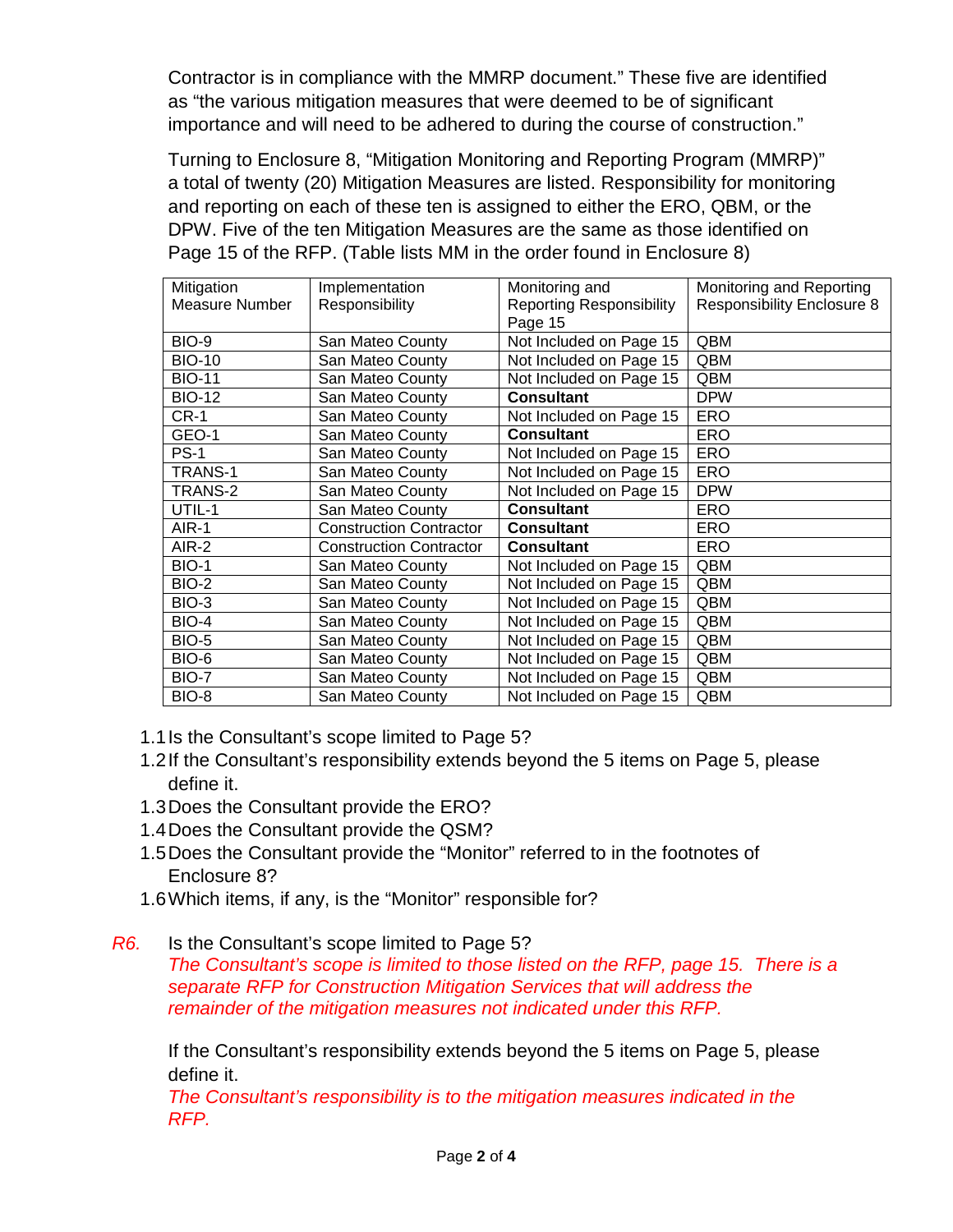Does the Consultant provide the ERO?

*The Consultant shall provide the Environmental Review Officer (ERO) or equivalent.*

Does the Consultant provide the QSM?

*The Qualified Biological Monitor will be provided by the County under a separate Consultant agreement through another RFP.*

Does the Consultant provide the "Monitor" referred to in the footnotes of Enclosure 8? *Yes, Consultant shall provide the Monitor. The ERO may also be the Monitor.*

Which items, if any, is the "Monitor" responsible for? *As per the MMRP: Air -1.*

- Q7. Please share with us the estimated cost of construction or the construction budget.
- *R7. The Engineer's Estimate for the reconstruction of Crystal Springs Dam Bridge replacement project is \$12,180,000.*
- Q8. Enclosure 13, Exhibit 10-Q: "Disclosure of Lobbying Activities" form does not appear to have a check-off box or other provision for a firm – such as ours – which does not have any lobbying activities to report. How would you like us to complete the form?
- *R8. Strike out the form in its entirety, write "Not applicable," fill out, sign and date in the box of Exhibit 10-Q.*
- Q9. Is the 2009 Amendment to the 1999 Biological Opinion of the United States Fish and Wildlife Service (USFWS) available?
- *R9. Go to the link to download these files: http:publicworks.smcgov.org/CSDB-Construction-Mitigation-RFP. The amendment and biological opinion can be found in the Mitigated Negative Declaration.*
- Q10. Will the Caltrans Local Assistance Manual Sections on Construction Administration be required to be followed?
- *R10. The County is required to adhere to the Caltrans Local Assistance Procedures Manual due to Federal-Aid compliance.*
- Q11. Section V Proposal Submission Requirements, Tab 8 (Page 26 of RFP): Exhibit 10-H includes CM cost information, that is required to be in a sealed envelope and submitted at time of interview, as per Tab 5 on Page 25 of RFP. Exhibit 10-K also contains the CM cost information. Should Exhibits 10-H and 10-K be in a separately sealed envelope, or shown with the RFP submittal, under Tab 8?
- *R11. Exhibit 10-K and 10-H shall be submitted under Tab 8 of the proposal. All cost information shall be omitted from the Proposal. Consultants invited to an interview will be required to re-submit all these forms under Tab 8, completely filled out including the costs associated with this project in a sealed envelope.*